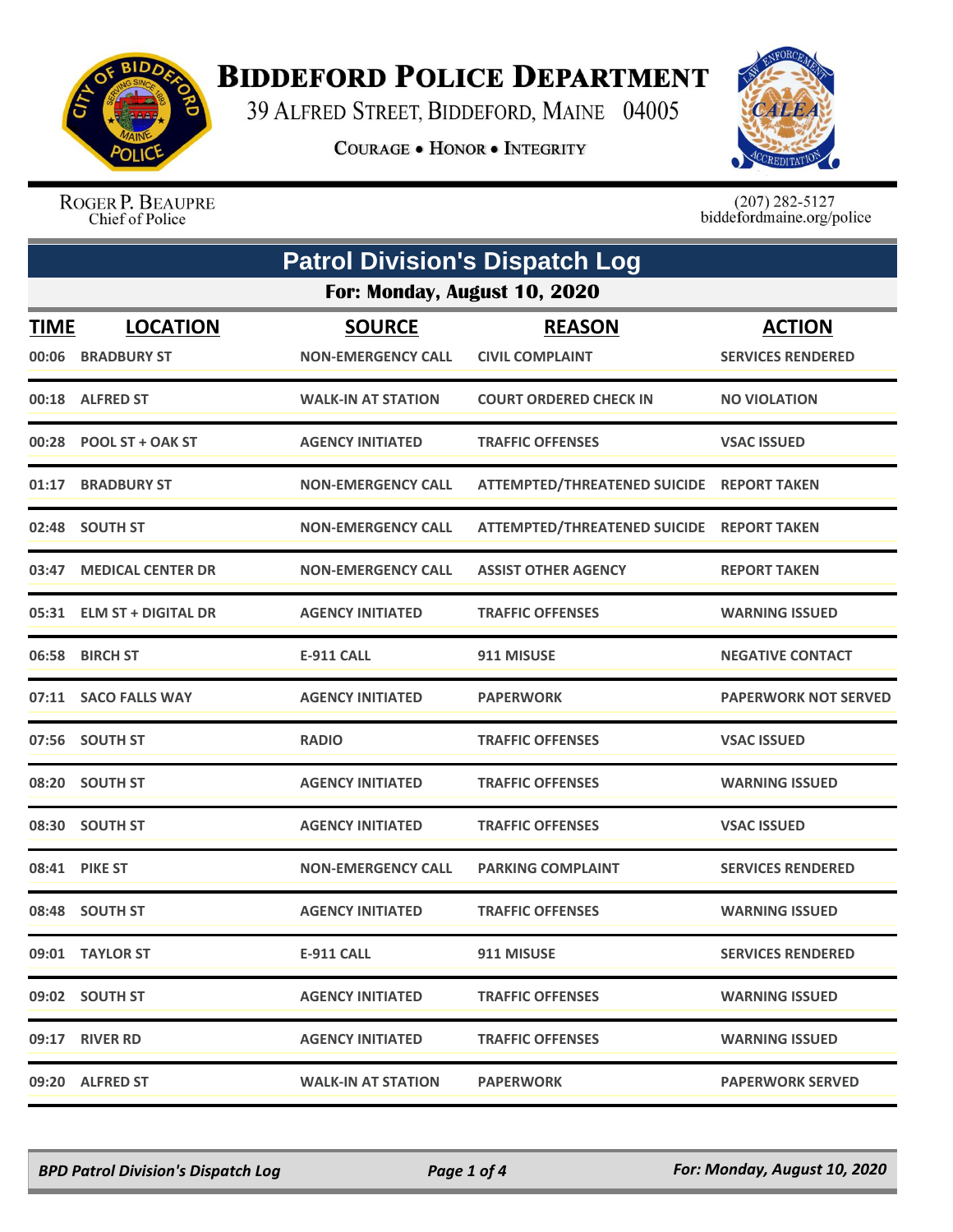| <b>TIME</b> | <b>LOCATION</b>                                                                                | <b>SOURCE</b>             | <b>REASON</b>                                                          | <b>ACTION</b>                |  |
|-------------|------------------------------------------------------------------------------------------------|---------------------------|------------------------------------------------------------------------|------------------------------|--|
|             | 09:27 ELM ST                                                                                   | <b>AGENCY INITIATED</b>   | <b>TRAFFIC OFFENSES</b>                                                | <b>WARNING ISSUED</b>        |  |
|             | 09:34 RIVER RD                                                                                 | <b>AGENCY INITIATED</b>   | <b>TRAFFIC OFFENSES</b>                                                | <b>VSAC ISSUED</b>           |  |
|             | 09:35 VINE ST                                                                                  | <b>NON-EMERGENCY CALL</b> | <b>MISSING PERSON</b>                                                  | <b>REPORT TAKEN</b>          |  |
|             | 09:55 GARDEN DR + RIVER RD                                                                     | <b>AGENCY INITIATED</b>   | <b>TRAFFIC OFFENSES</b>                                                | <b>WARNING ISSUED</b>        |  |
|             | 10:05 BROWN FARM RD + SOUTH ST                                                                 | <b>AGENCY INITIATED</b>   | <b>TRAFFIC OFFENSES</b>                                                | <b>VSAC ISSUED</b>           |  |
|             | 10:15 WASHINGTON ST                                                                            | <b>NON-EMERGENCY CALL</b> | <b>MENTAL ILLNESS CASES</b>                                            | <b>SERVICES RENDERED</b>     |  |
|             | 10:31 ELM ST                                                                                   | <b>NON-EMERGENCY CALL</b> | <b>CHECK WELFARE</b>                                                   | <b>SERVICES RENDERED</b>     |  |
|             | 10:55 ALFRED ST                                                                                | <b>NON-EMERGENCY CALL</b> | <b>COURT ORDERED CHECK IN</b>                                          | <b>SERVICES RENDERED</b>     |  |
|             | 11:00 ALFRED ST                                                                                | <b>WALK-IN AT STATION</b> | <b>PAPERWORK</b>                                                       | <b>SERVICES RENDERED</b>     |  |
|             | 11:02 ALFRED ST                                                                                | <b>WALK-IN AT STATION</b> | <b>COURT ORDERED CHECK IN</b>                                          | <b>SERVICES RENDERED</b>     |  |
|             | <b>11:04 RIVER RD</b>                                                                          | <b>AGENCY INITIATED</b>   | <b>ROAD HAZARD</b>                                                     | <b>REFERRED OTHER AGENCY</b> |  |
|             | 11:06 SULLIVAN ST                                                                              | <b>NON-EMERGENCY CALL</b> | <b>ALL OTHER</b>                                                       | <b>SERVICES RENDERED</b>     |  |
|             | 11:06 ALFRED ST                                                                                | <b>WALK-IN AT STATION</b> | <b>PAPERWORK</b>                                                       | <b>SERVICES RENDERED</b>     |  |
|             | 11:12 ELM ST                                                                                   | <b>AGENCY INITIATED</b>   | <b>TRAFFIC OFFENSES</b>                                                | <b>VSAC ISSUED</b>           |  |
|             | 11:13 HILLSIDE AVE                                                                             | <b>NON-EMERGENCY CALL</b> | <b>FRAUD / SCAM</b>                                                    | <b>REPORT TAKEN</b>          |  |
|             | 11:31 ELM ST                                                                                   | <b>AGENCY INITIATED</b>   | <b>TRAFFIC OFFENSES</b>                                                | <b>VSAC ISSUED</b>           |  |
|             | 11:38 HILL ST                                                                                  | <b>NON-EMERGENCY CALL</b> | <b>SUSPICION</b>                                                       | <b>SERVICES RENDERED</b>     |  |
|             | 12:39 GEORGE ST                                                                                | <b>E-911 CALL</b>         | <b>SUSPICION</b>                                                       | <b>GONE ON ARRIVAL</b>       |  |
|             | 12:40 SHOPS WAY                                                                                | <b>NON-EMERGENCY CALL</b> | <b>ARTICLES LOST/FOUND</b>                                             | <b>NO ACTION REQUIRED</b>    |  |
|             | 12:42 BRACKETT POINT RD                                                                        | <b>NON-EMERGENCY CALL</b> | <b>PARKING COMPLAINT</b>                                               | <b>SERVICES RENDERED</b>     |  |
|             | 13:02 OAK RIDGE RD                                                                             | <b>NON-EMERGENCY CALL</b> | <b>SUSPICION</b>                                                       | <b>SERVICES RENDERED</b>     |  |
|             | 13:04 POOL ST + FOSS ST                                                                        | <b>AGENCY INITIATED</b>   | <b>TRAFFIC OFFENSES</b>                                                | <b>CITATION ISSUED</b>       |  |
|             |                                                                                                |                           | OFFENDER: RAYMOND EUGENE WOODBURN  AGE: 45  RESIDENT OF: BIDDEFORD, ME |                              |  |
|             | <b>CHARGE: UNLAWFUL POSSESSION OF SCHEDULED DRUG</b><br>CHARGE: VIOLATING CONDITION OF RELEASE |                           |                                                                        |                              |  |
|             | 13:19 ALFRED ST                                                                                | <b>WALK-IN AT STATION</b> | <b>CRIM THREAT / TERRORIZING</b>                                       | <b>SERVICES RENDERED</b>     |  |

*BPD Patrol Division's Dispatch Log Page 2 of 4 For: Monday, August 10, 2020*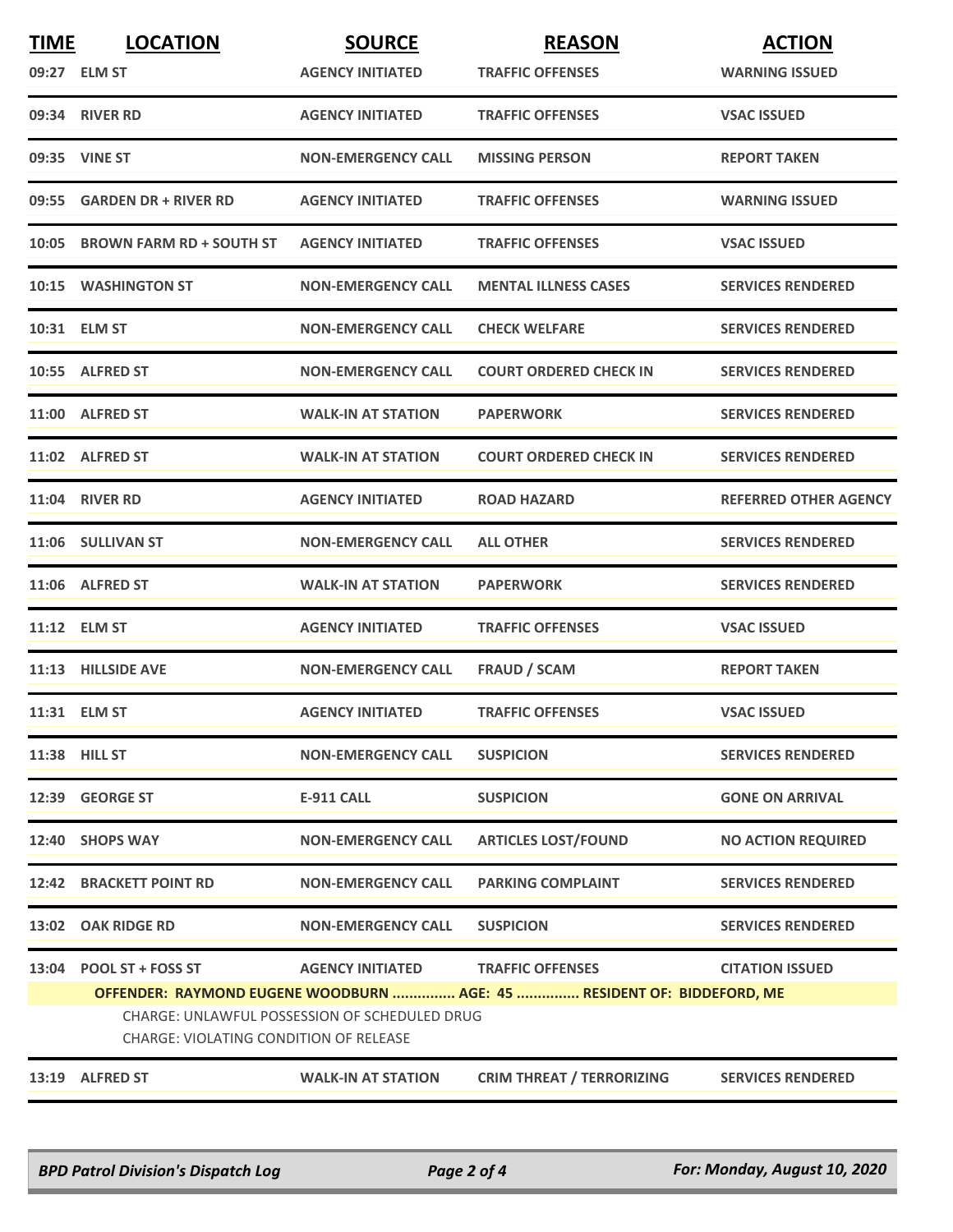| <b>TIME</b> | <b>LOCATION</b><br>13:22 ELM ST | <b>SOURCE</b><br><b>NON-EMERGENCY CALL</b> | <b>REASON</b><br><b>VIOL OF BAIL CONDITIONS</b> | <b>ACTION</b><br><b>NEGATIVE CONTACT</b> |
|-------------|---------------------------------|--------------------------------------------|-------------------------------------------------|------------------------------------------|
|             | 13:49 LINCOLN ST + STONE ST     | <b>AGENCY INITIATED</b>                    | <b>TRAFFIC OFFENSES</b>                         | <b>VSAC ISSUED</b>                       |
|             | 14:14 SPRUCE ST                 | <b>AGENCY INITIATED</b>                    | <b>TRAFFIC OFFENSES</b>                         | <b>VSAC ISSUED</b>                       |
|             | 14:31 KING ST                   | <b>NON-EMERGENCY CALL</b>                  | <b>DISTURBANCE / NOISE</b>                      | <b>REPORT TAKEN</b>                      |
|             | 14:33 CRESCENT ST               | <b>WALK-IN AT STATION</b>                  | <b>INFORMATION LOGGED</b>                       | <b>SERVICES RENDERED</b>                 |
|             | 14:58 ELM ST                    | <b>E-911 CALL</b>                          | <b>ANIMAL COMPLAINT</b>                         | <b>GONE ON ARRIVAL</b>                   |
|             | 15:04 WILLETT ST                | <b>WALK-IN AT STATION</b>                  | <b>FRAUD / SCAM</b>                             | <b>REPORT TAKEN</b>                      |
|             | 15:15 ALFRED ST                 | <b>NON-EMERGENCY CALL</b>                  | <b>PAPERWORK</b>                                | <b>SERVICES RENDERED</b>                 |
|             | 15:21 OAK PL                    | <b>NON-EMERGENCY CALL</b>                  | <b>ANIMAL COMPLAINT</b>                         | <b>SERVICES RENDERED</b>                 |
|             | 15:32 WEST ST                   | <b>AGENCY INITIATED</b>                    | <b>TRAFFIC OFFENSES</b>                         | <b>WARNING ISSUED</b>                    |
|             | <b>15:46 PIKE ST</b>            | <b>NON-EMERGENCY CALL</b>                  | <b>CIVIL COMPLAINT</b>                          | <b>CIVIL COMPLAINT</b>                   |
|             | <b>16:04 FORTUNES ROCKS RD</b>  | <b>AGENCY INITIATED</b>                    | <b>PARKING COMPLAINT</b>                        | <b>NO VIOLATION</b>                      |
|             | 16:13 PIKE ST                   | <b>AGENCY INITIATED</b>                    | <b>PAPERWORK</b>                                | <b>PAPERWORK NOT SERVED</b>              |
|             | 16:39 RIVER RD + SOUTH ST       | <b>AGENCY INITIATED</b>                    | <b>TRAFFIC OFFENSES</b>                         | <b>WARNING ISSUED</b>                    |
|             | <b>16:50 POOL ST</b>            | <b>NON-EMERGENCY CALL</b>                  | <b>ASSIST OTHER AGENCY</b>                      | <b>NEGATIVE CONTACT</b>                  |
|             | 16:54 SOUTH ST                  | <b>AGENCY INITIATED</b>                    | <b>TRAFFIC OFFENSES</b>                         | <b>WARNING ISSUED</b>                    |
|             | 17:12 ALFRED ST + WEST COLE RD  | <b>NON-EMERGENCY CALL</b>                  | <b>TRAFFIC SIGNALS</b>                          | <b>REFERRED OTHER AGENCY</b>             |
|             | 17:21 ELM ST                    | <b>E-911 CALL</b>                          | 911 MISUSE                                      | <b>DISPATCH HANDLED</b>                  |
|             | 17:22 ALFRED ST                 | <b>NON-EMERGENCY CALL</b>                  | <b>THEFT</b>                                    | <b>NO ACTION REQUIRED</b>                |
|             | 17:46 SOUTH ST + HAYFIELD RD    | <b>NON-EMERGENCY CALL</b>                  | <b>CHECK WELFARE</b>                            | <b>NEGATIVE CONTACT</b>                  |
|             | 17:47 MAIN ST                   | <b>NON-EMERGENCY CALL</b>                  | <b>ANIMAL COMPLAINT</b>                         | <b>NO ACTION REQUIRED</b>                |
|             | 18:22 CHAPEL ST                 | <b>NON-EMERGENCY CALL</b>                  | <b>CIVIL COMPLAINT</b>                          | <b>SERVICES RENDERED</b>                 |
|             | 18:26 MEDICAL CENTER DR         | <b>NON-EMERGENCY CALL</b>                  | <b>CHECK WELFARE</b>                            | <b>SERVICES RENDERED</b>                 |